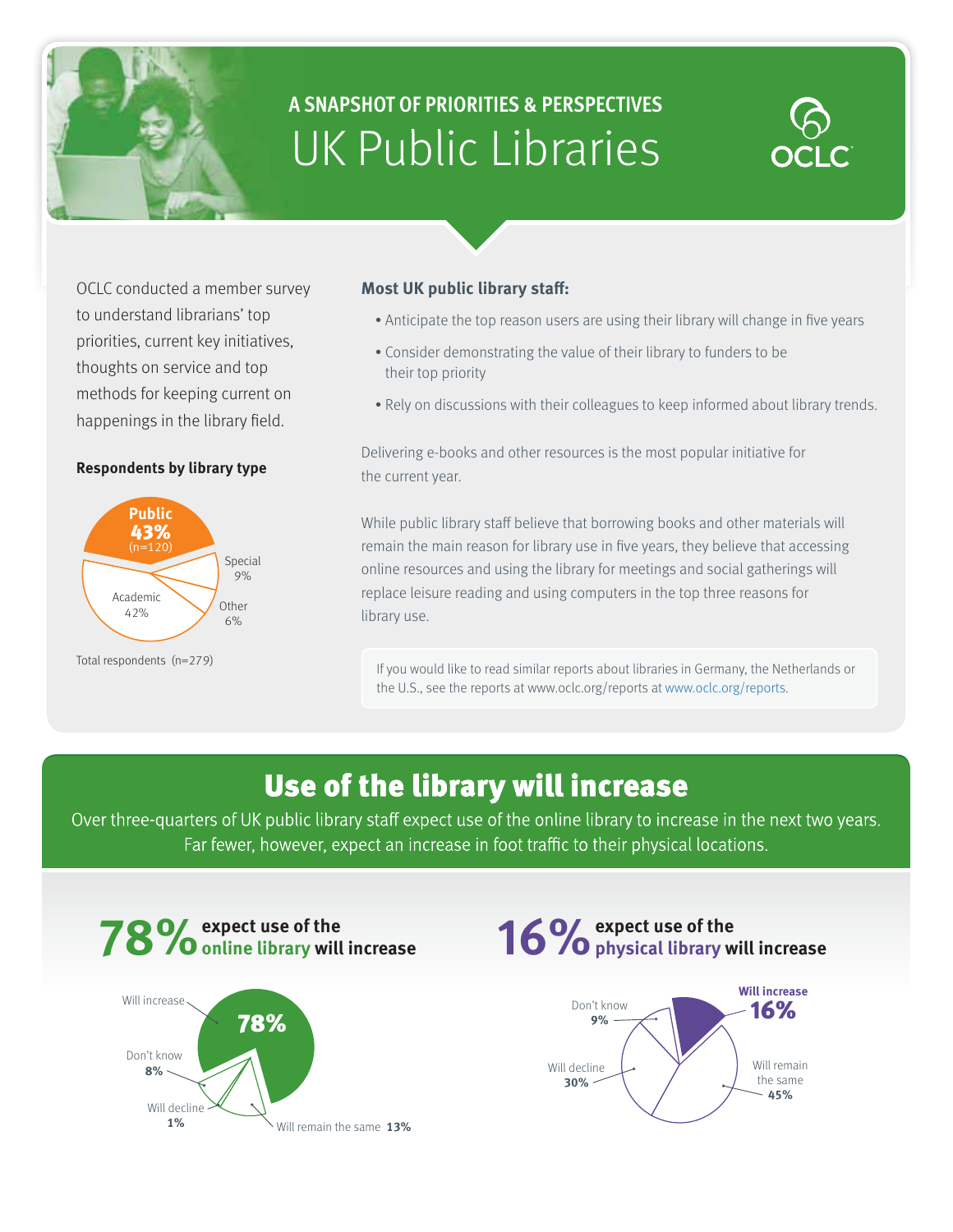# Library demand to expand beyond borrowing in 2016

Public library staff indicate borrowing books and materials is the primary reason users use the library today. While public library staff believe that borrowing books and materials will remain the primary reason for using the library in 2017, accessing online databases/journals and a place for meetings/social gatherings are gaining ground.

**User demand expected to change:** The majority of UK public library staff surveyed indicate that borrowing books and materials is still the top reason users use the library today, with leisure reading at a distant second. Most expect the top reasons to change over the next five years. Fewer public library staff anticipate borrowing books and materials will be the top reason in five years, while more expect increased demand for access to online databases/journals and a place for meetings/social gatherings.



### **Primary reasons for using the library in the next five years...**

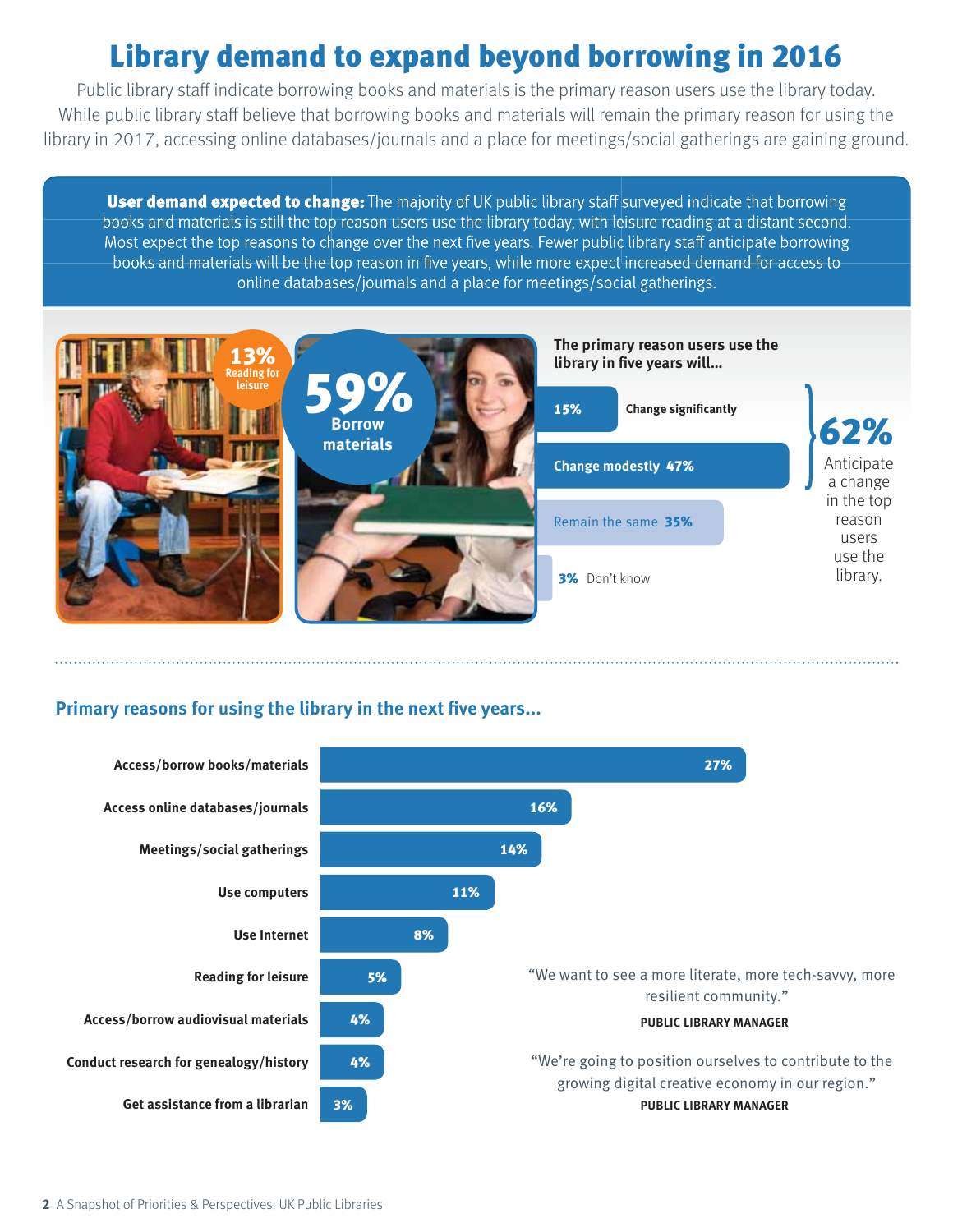# Top priority: demonstrating value Top initiative: e-content

UK public libraries are focused on demonstrating their value to funders as their first priority. Delivering e-books and other e-resources is their top current initiative.

**Top priorities:** Demonstrating library value to funders is the top priority for many public library staff, while forming community partnerships and addressing literacy round out the top three.

### **Top priorities by public library respondents**



#### **E-books dominate initiatives today:** E-content-e-books and other e-resources-and building/facilities projects are the most popular new initiatives this year.